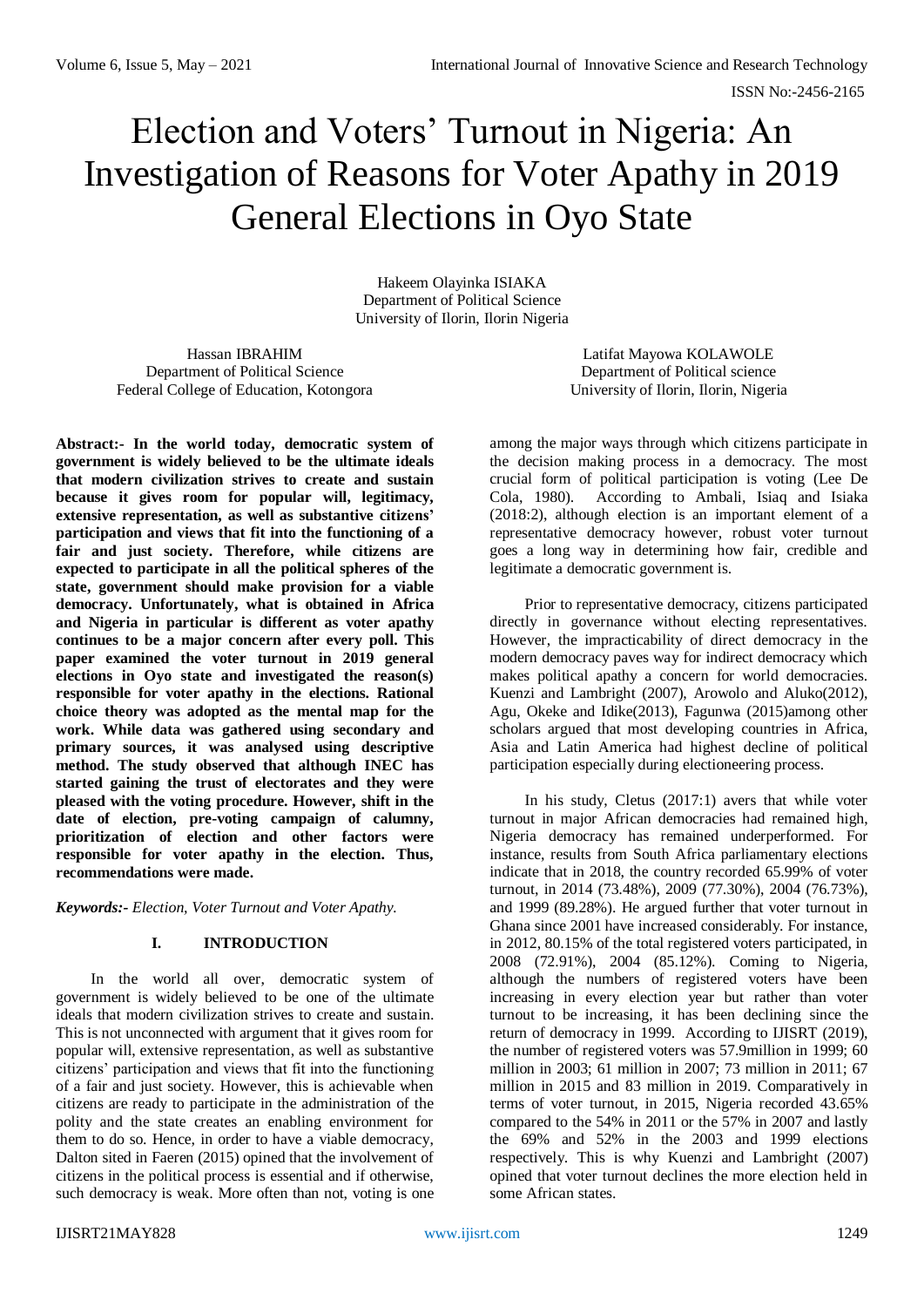By and large, in its effort to ensure high level of voter turnout and credible election in 2019, Nigeria electoral body, INEC, came out with full force with the usage of Smart Card Reader and Permanent Voters Card. Surprisingly, the result of 2019 election showed that the country recorded its most alarming voter apathy since 1999 with just 34.75% of voter turnout. Oyo state is one the 36 states of Nigeria where presidential election, senatorial election and federal house of representative election held. Also, the southwestern state is among the 29 states where gubernatorial and state house of assembly elections took place. However, reports from national and international observers such as International Institute for Democracy and Electoral Assistance (I-IDEA) and news media like Tell Magazine, Premium Times (March 9, 2019) among others showed that the voting behaviour of the people Oyo state differed in the two elections days. In fact, while commenting on the March  $9<sup>th</sup>$ , 2019 gubernatorial election in the state, former governor of the state, Senator Abiola Ajimobi, lamented that the turnout was low compared to what was obtained during the presidential and national assembly elections (Premium Times, 2019). Therefore, the objective of this paper is to assess 2019 general elections in Oyo state vis-à-vis reason(s) for voter apathy.

This study is significant because while some researchers examined other variables (religion, god fatherism, political violence, ethnicity etc) that may be responsible for the voter apathy in other states of the federation, not much work, if any, has been done on voter apathy in Oyo states 2019 elections. For instance, Faeren(2015) studied Voter Apathy and voter turnout in the 2015 general elections: the Benue state experience and Anthony and Callistus (2017) focused on the ethnicity, religion and voter's behaviour: the experience of 2015 presidential election in Nigeria. Omotola and Adekunle (2021) work centred on adoption and use of electronic voting system as an option towards credible elections in Nigeria: Oyo state as case study. Thus, this paper contributes to extant knowledge on the relationship between election, and voter participation in Nigeria.

# **II. THEORETICAL FRAMEWORK**

This paper was anchored on the theoretical construct that "individual always make prudent and logical decisions that offers him greatest satisfaction  $-$  given the choices available – and are in his highest self-interest" (Downs, 1957). The rational choice theory according to Haywood (2002:430) based on the assumption that individuals are rationally self-interested actors and make their choices in accordance with the fact of reality. Downs (1957) opined that although rational choice theory emanated from economics however, it is has significant impact on the study of voter behaviour and motivation. According to the rational choice theory, if potential voters think their vote is highly likely to make a difference, electoral turnout would be high, and if they believed that their votes are unlikely to make a difference, there would be voter apathy. In other words, advocates of this theory believe that before an electorate chooses any of the aforementioned options, he would have

his reason or reasons. Thus, like most democracies in the world, Nigeria since 1999 has been experiencing voter apathy which seems to be a signal of voter dissatisfaction with the elections and its conducts in the country. Although, voter register book continuously increasing in every election year of 1999, 2003, 2007, 2011, 2015 and 2019 but the question begging for answer is why voter turnout continuously declining? The rational choice theory is best explained this political problem in the African largest democracy. By and large, the theory has been criticized on the ground that not all voters vote rationally especially in democracies where vote buying is practised.

## **Conceptualization Clarification**

In a research endeavour, clarification of basic terms in order to dispel any myth and doubt about the basic terms involved remains essential. Therefore, in line with this study's intent, the basic concepts that will be clarified are election, voter apathy and voter turnout. I thereby clarify them one after the other.

## **Concept of Election**

Election is a concept in political science that lacks a generally acceptable definition (Ambali, Isiaq and Isiaka, 2018). In other words, it is a nebulous and fluid concept which has attracted different meanings and definitions from researcher. Nwolise (2007:155) posited that it is a process of selecting the officers or representatives of an organization or group by the qualified members of such social setting. From this definition, one can argue that election can also take place in any organization of people where members who satisfy the electoral requirements would be elected by other members of that organization.

Obakhedo (2011) defines election as a major instrument for recruitment of political leadership in democratic societies; the key to participation in a democracy; and the way of giving consent to government. Election is the heart of representative democracy and it constitutes a mirror of the people's understanding and appreciation of democratic norms (Sam Egwu, 2013). According to Ambali et al(2018), citizens play critical role by coming out to vote during election because the extent at which an election is regarded free and fair is an explanatory factor for the level of voter turnout. According to Osumah cited in Araba and Odunayo (2015), the major objective of election is to select the official decision makers who are supposed to represent the interest of the citizens; extend and enhance the amount of popular participation in the political system. This political system in operation – presidential and parliamentary system – determines the kind of election to be conducted in a democratic state.

The importance of election in liberal/representative democracy cannot be overemphasized. Elections are means to an end, and that end is democratic governance and a democratic society (Sagay, 2008:1). He opines that elections are part and parcel of the democratic process, and as the right to democratic governance has become established as a human right, so too has the right to regular, free and fair elections. Put simply, there can be no representative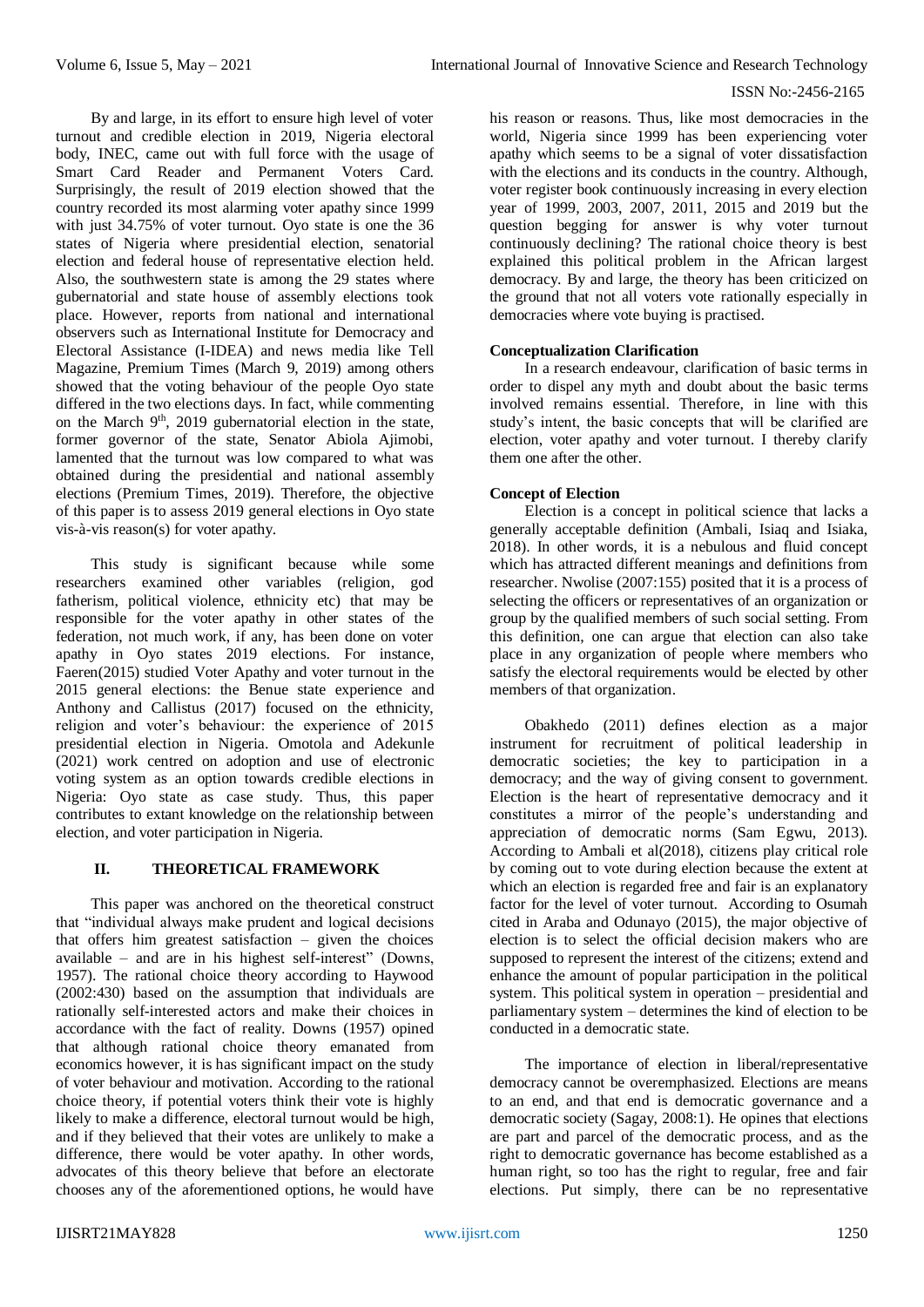democracy without free, fair, credible and valid elections. In his work, Ojo (n.d) posited that if elections were to be truly meaningful, free, and fair, there must be some degree of civil and political freedom beyond the electoral arena so that citizens can articulate and organize on the basis of their political beliefs and interests.

Indeed, elections constitute the threshold or doorway into a democratic, stable and progressive society because of the functions they perform in liberal democracy. These functions of election according to Waldemar (2013) include: delegation of political representation; selection of the political elite; legitimisation of those in power; control over authorities; ensuring political accountability; creation of political programmmes; and recreation of the image of public opinion.

As important as election is to liberal democracy, free, fair and credible election is crucial to democratic consolidation and voter participation. The election would be credible, when rules, regulations and laws governing the electoral process will be followed by and ultimately, the credible candidate would be freely and fairly elected to represent the electorate (Mollah, 2016). He posited that indicators of free and fair elections include an effective legal framework, equal voting rights of universal adult franchise, direct and secret voting system, election commission would be independent, security of voters must be ensured before and after election, the fair play of election administration, access to media and election observer in election process, free speech and association, counting votes accurately and impartiality of acting government. If all these indicators are observed, Mollah argues that electorates would be willing to participate in electoral process and in extension leads to high level of voter turnout. Invariably, the absent of all or some of these indicators lead to political apathy which is dangerous to democracy.

#### **Voter apathy**

Broadly speaking, there are two major perspectives among scholars on what voter apathy means. The first perspective sees it as the passivity of eligible voters to the state electioneering process. In other words, a citizen is apathetic to voting when he is unconcerned, uninvolved or has uninterested feelings towards exercising his franchise in any election holding within his constituency. In his study, Dan (2002) opined that voter apathy is a term for passivity, submissiveness and even numbness reaching epidemic proportions when it comes to political issues especially voting. In the same vein, Cloud (2010) espoused that voter apathy occurs when eligible voters refuse to vote in public elections. In other words, it is passivity of voters in a liberal democracy towards voting. According to Yakubu (2012) it is a political concept to describe the indifference on the part of electorates as regards their attitude towards electoral processes such as voting.

On contrary, the second perspective believes that voter apathy is the insensitivity of voters to the state electioneering process and as such, goes beyond his abstention to vote as argued before. This, according to

Faeran (2015) is caused by disenchantment arising from dissatisfaction with the political system and sometimes voter ignorance as well as the absence of proper political education. However, what is common between the two schools is that voter apathy not only results to low voter turnouts but also creates room for unpopular government and oligarchy. It is not unconnected with this that Ambali, Isiaq and Isiaka (2018) opined that high level of voter turnout is desirable in any democracy and if it is low, the legitimacy of the government remains questionable. Faeran (2015) added that fewer voters at the polls lessens the impact of the popular vote and strengthens the impact of special interest groups.

## **Conceptualizing voter turnout**

The concept of voter turnout is a victim of definitional pluralism and there have been significant misconceptions of voter turnout with political participation.

According to McLean and McMillan (2009), voter turnout is the proportion of the registered electorate who vote in a given election. Voter turnout is the extent at which eligible voters use their vote on election day (Abdurashid, 2016:17). According to Sakah (2015:3), voter turnout means the percentage of voting age population (or the percentage of registered voters) who actually came out to vote in an election. Voter turnout refers to the participation in the voting by the people of a democratic state, or in any political, social organization (Cletus, 2015). In a nutshell, voter turnout according to aforementioned scholars shows that it is an integral part of election in any democratic setting as it refers to the ratio of eligible citizens that vote on the election day. High voter turnout is very crucial in any democracy and whenever it is low, the legitimacy of the government remains questionable.

It should be emphasized however that the measurement of voter turnout varies from one scholar or country to another. As posited by Abdurashid (2016:17) it is measured as the percentage of votes cast at an election, including invalid votes. This is otherwise known as total vote method (Reynolds, 2012). According to Reynolds (2012), another means to determine voter turnout is the method used by the United States Census Bureau. This technique relies on what is known as the voting age population or VAP. As the name implies the Voting Age Population is the total number of people in a given area older than the area's voting age. To arrive at a voter turnout figure the number of votes cast is divided by the voter population, which will obviously yield a percentage. However, the official turnout figures published by the Independent National Electoral Commission (INEC) are calculated using the total number of vote cast in an election to divide the total number of registered eligible voters for the election.

#### **2019 General Elections in Nigeria: Oyo State Experience.**

The 2019 general elections in Nigeria were initially scheduled for February 16<sup>th</sup>and March 2nd but were later rescheduled just few hours to the eve of election to Feb 23rd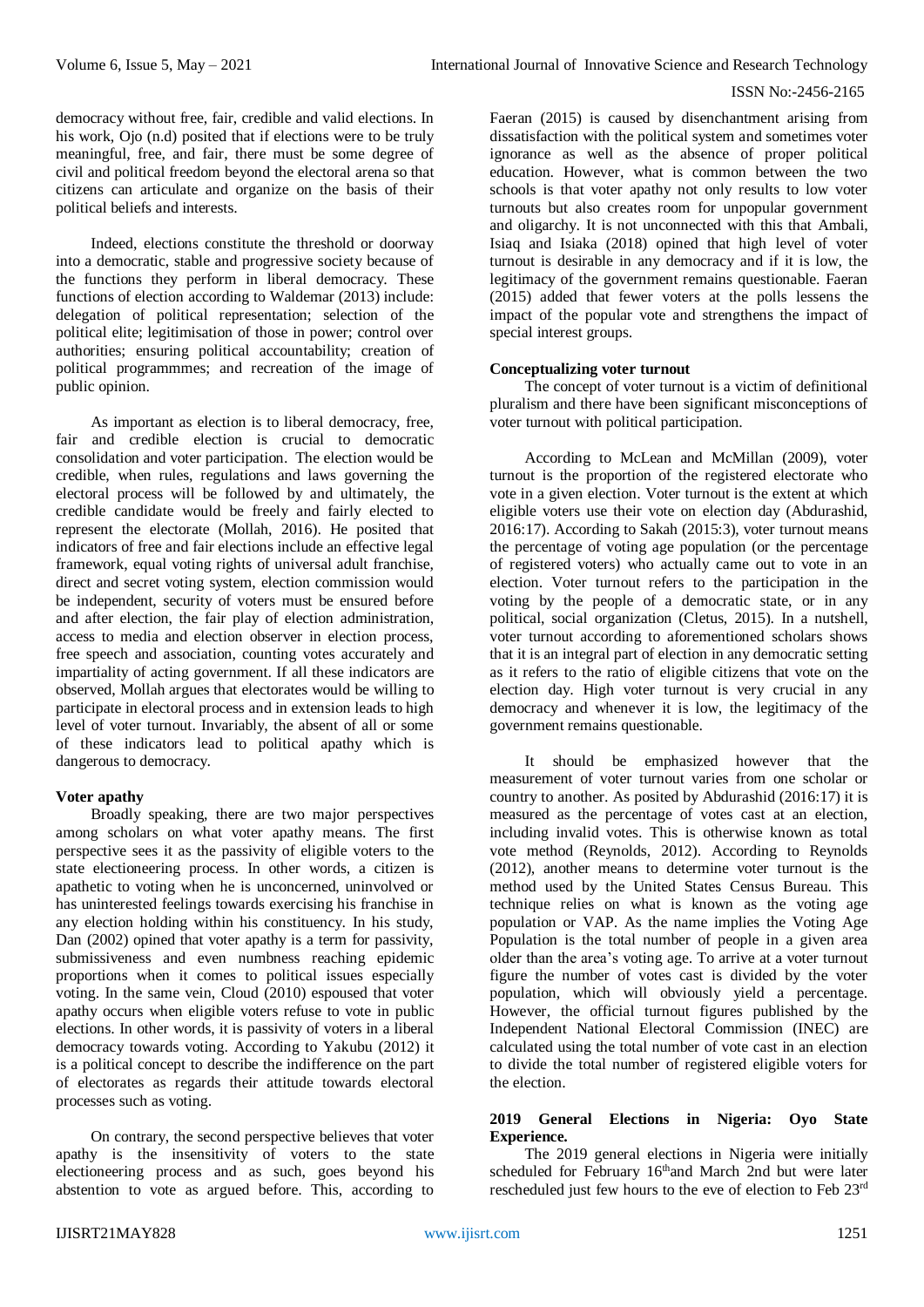and March 9th. The INEC chairman, Prof. Mahmood Yakubu attributed the issue of logistics challenge and sabotage on the commission efforts, as some of the reasons responsible for the one week shifted in the elections (Pulse.ng, 2019). While 73 political parties and candidates contested for the presidential election, 42 political parties contested for governorship election in Oyo state. At the national level, the ruling party, All Progressive Congress, defeated the main opposition party, Peoples' Democratic Party (PDP) and also won majority seats in the two chambers of the National Assembly. The situation in Oyo state was quite different from what obtained at the centre although, PDP narrowly edged APC with 366,690 to 365,229 votes in the state's presidential election result. The election marked a milestone in the history of elections in the state as political permutation of opposition parties (PDP, ADC, ZLP, AD, SDP etc) worked out against the ruling party APC. The opposition party, PDP won 28 out of the 33 local government areas in the state. The PDP therefore won the governorship race and 26 majority seats against 5 won by APC and 1 won by ADP. In spite the outcome of the election, an alarming rate of apathy and low turnout characterized the polls in Oyo state. The tables below is suggestive and illustrative

**Table 1 - Summary of Voter turnout for presidential elections in Oyo state**

| a | <b>Total Registered Voters</b> | 2, 943, 107 |
|---|--------------------------------|-------------|
|   | <b>Total Accredited Voters</b> | 905,007     |
|   | <b>Total Vote Cast</b>         | 891,080     |
|   | <b>Total Valid Votes</b>       | 836,531     |
|   | Percentage                     | 31%         |

*Source: INEC, 2019 General Elections. Percentages computed by the researcher*

**Table 2 - Summary of Voter turnout for gubernatorial election in Oyo state**

| a | <b>Total Registered Voters</b>                 | 2, 943, 107 |
|---|------------------------------------------------|-------------|
|   | <b>Total Accredited Voters</b>                 | 940.221     |
|   | <b>Total Vote Cast</b>                         | 937.545     |
|   | <b>Total Valid Votes</b>                       | 916,860     |
| e | Percentage                                     | 32%         |
|   | $\tilde{\phantom{a}}$<br>---<br>-----<br>----- |             |

*Source: INEC, 2019 General Elections. Percentages computed by the researcher*

If one comparatively studies the two tables (table 1 and table2) above, one would observe that the figures indicate a higher turnout in the gubernatorial election than that of the presidential elections in the state. Therefore, former governor Ajimobi was wrong with his assertion that the turnout was low in the gubernatorial elections. In spite of this, one can also confirm the existence of voter apathy among the electorates in the elections.

### **III. METHODOLOGY**

For the purpose of this study, descriptive research design was adopted. This research design was chosen in order to have a clear picture of the phenomena under our study. The data for this study include secondary and primary data. The secondary data comprise journals, newspapers, library materials, INEC reports and the internet. The primary sources are the direct participant observation by the researcher being an active part of the 2019 general election process as an APO in Iseyin local government. By and large, since the researcher wanted to get the voters' opinion (primary data), quantitative method through questionnaires was appropriate. The quantitative method therefore helped the researcher to obtain responses from a large sample from the population of this study. The population for the study consisted of the entire group of eligible Oyo voters (above 18) across the state –  $2,943,107$ . However, using Taro Yamane sample size formula, our sample size was 399.95 (400 in approximation). Multi-stage sampling technique was used in order to reach our sample size. Oyo state was stratified into three senatorial districts and using purposive sampling technique, we picked the local government with the highest registered voters in each of the three senatorial districts of the state as the sample environments. They are Iseyin for Oyo North, Ibadan South West for Oyo South and Oyo West for Oyo Central federal constituency.

Closed questionnaires which contained two sections (section A focuses on bio-data of the respondents while section B covers questions on the 2019 elections in Oyo state and reasons voter apathy) were randomly administered to respondents the 400 respondents in the three local government area. Charts and tables were used in presenting respondents' views on the work under study and simple percentage was used in analysing them.

#### **Presentation and Quantitative Analysis of Field Work Results**

Four hundred (400) respondents were selected for this study and they answered and returned all 400 copies of the questionnaires. These respondents were drawn from Ibadan, Oyo and Iseyin representing the three senatorial districts in the state. The composition of the respondents selected from these areas is as presented.

|  |  | Table 4: Gender Distribution of Respondents |  |  |
|--|--|---------------------------------------------|--|--|
|--|--|---------------------------------------------|--|--|

| <b>Sex</b>                    | <b>Frequencies</b> | <b>Percentages</b> |  |  |  |
|-------------------------------|--------------------|--------------------|--|--|--|
| Male                          | 280                | 70%                |  |  |  |
| Female                        | 20                 | 30%                |  |  |  |
| <b>Total</b>                  | 400                | 100%               |  |  |  |
| Source: Field work March 2020 |                    |                    |  |  |  |

*Source: Field work, March, 2020*

Table 4 above shows that 70% (280) of the respondents were males while 30% (120) were female. This indicates although male respondents are more that female respondents however, both gender were represented in the sample.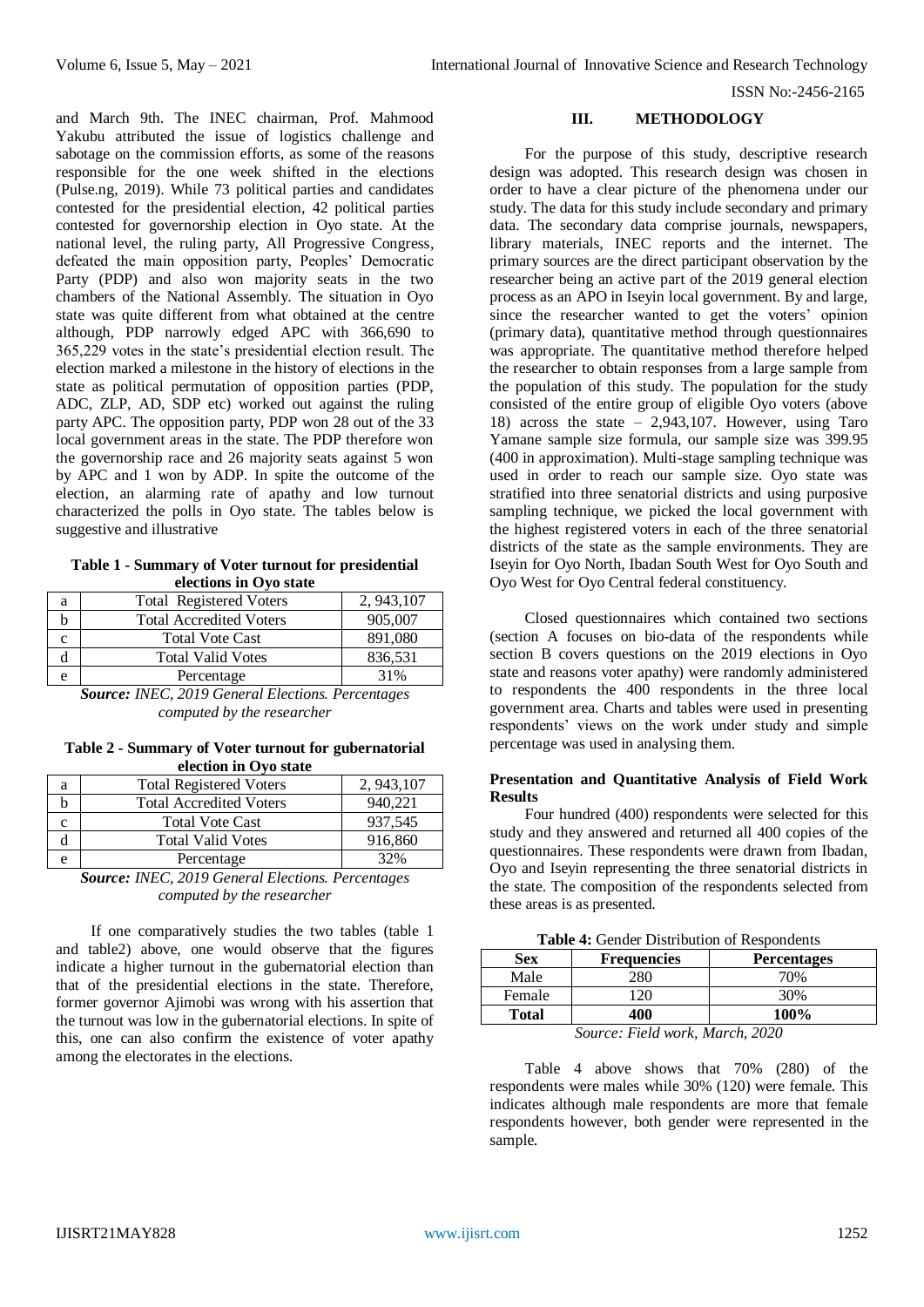| <b>Age Brackets</b> | <b>Frequency</b> | <b>Percentage</b> |
|---------------------|------------------|-------------------|
| $18 - 25$           | 140              | 35%               |
| $26 - 35$           | 112              | 28%               |
| $36-45$             | 96               | 24%               |
| 45 and above        | 52               | 13%               |
| <b>Total</b>        | 400              | 100%              |

**Table 5**: Age Distribution of Respondents

*Source: Field work, March, 2020*

Table 5 shows the age distribution of the respondents, where 35%(140) were between the ages of 18-25, 28% (112) were between ages  $26 - 35$ , 24% (96) were between ages 36 – 45, and 13% (52) were 45 and above.

**Table 6:** Educational Qualification of Respondents

| <b>Education</b> | <b>Frequencies</b> | <b>Percentages</b> |
|------------------|--------------------|--------------------|
| Not literate     | Nil                | $0\%$              |
| Primary school   | 32                 | 8%                 |
| Secondary school | 136                | 34%                |
| NCE and above    | 232                | 58%                |
| Total            | 400                | 100%               |

*Source: Field work, March, 2020*

The table 6 above reveals the education attainment of the respondents. 8% (32) of respondents had primary education, 34% (136) had secondary education, and 58% (232) had attained some form of tertiary education, while none of the respondent was illiterate.

| Table 7: Occupational Affiliation of Respondents |  |
|--------------------------------------------------|--|
|--------------------------------------------------|--|

| Occupation      | <b>Frequencies</b> | <b>Percentages</b> |
|-----------------|--------------------|--------------------|
| <b>Students</b> | 152                | 38%                |
| Farming         |                    | 3%                 |
| Civil Servant   |                    | 15%                |
| Others          | 192                | 48%                |
| <b>Total</b>    | 400                | 100%               |

*Source: Field work, March, 2020*

The above indicates the 38%(152) respondents are students, 3%(12) were farmers, 15%(50) were civil servants while  $43\%(192)$  were of other occupations like weaving.

#### **Table 8:** *Reasons for Low Voter Turnout in Oyo State 2019 General Elections*

| s/n                                          | <b>Reasons for voter apathy</b>         | Yes | $\frac{6}{9}$ | N <sub>0</sub> | $\frac{6}{9}$ | <b>Partial</b> | $\frac{6}{9}$ | <b>Respo</b> | $\frac{0}{0}$ |
|----------------------------------------------|-----------------------------------------|-----|---------------|----------------|---------------|----------------|---------------|--------------|---------------|
|                                              | Shift in elections date                 | 212 | 53%           | 164            | 41%           | 24             | 6%            | 400          | 100%          |
| ◠                                            | Pre-election day campaign               | 228 | 57%           | 128            | 32%           | 48             | 12%           | 400          | 100%          |
| 3                                            | Rigorous voting procedure               | 100 | 25%           | 248            | 62%           | 52             | 13%           | 400          | 100%          |
|                                              | Lack of confidence in political leaders | 184 | 46%           | 168            | 42%           | 52             | 13%           | 400          | 100%          |
|                                              | Political violence and security         | 200 | 50%           | 120            | 30%           | 80             | 20%           | 400          | 100%          |
| 6                                            | Votes will not count                    | 160 | 40%           | 180            | 45%           | 60             | 15%           | 400          | 100%          |
| $\mathbf{r}$                                 | No confidence in INEC                   | 96  | 24%           | 192            | 48%           | 112            | 28%           | 400          | 100%          |
| 8                                            | Inadequate political education          | 172 | 43%           | 128            | 32%           | 104            | 26%           | 400          | 100%          |
| Q                                            | Prioritization of election              | 192 | 48%           | 108            | 27%           | 100            | 25%           | 400          | 100%          |
| 0.000<br>$\sim$<br>$T''$ $T$ $T$ $T$ $T$ $T$ |                                         |     |               |                |               |                |               |              |               |

*Source: Field work, March, 2020*



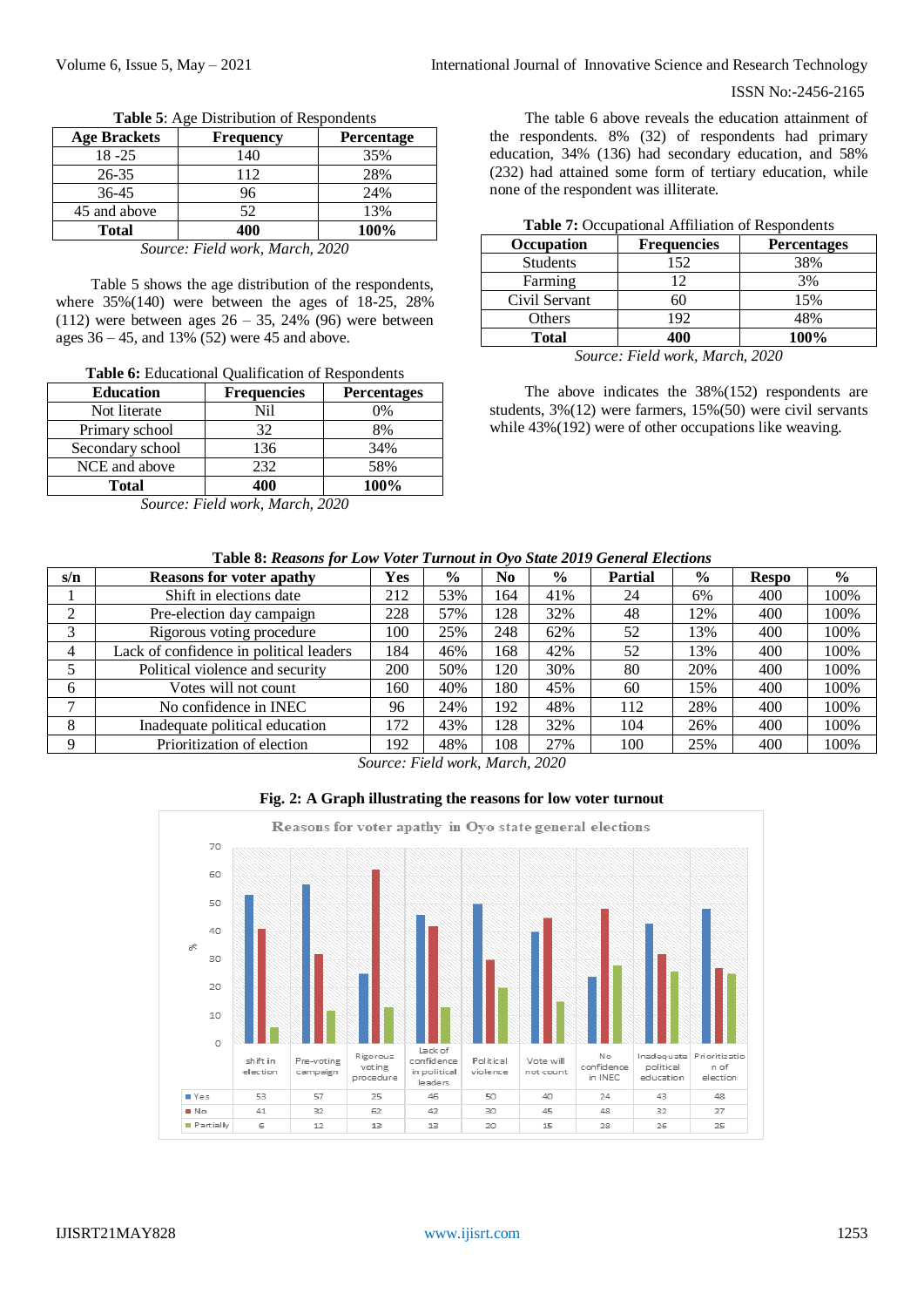

*Source: Field work, March, 2020*

As Table 8 and Fig. 2 above indicate that, there was voter apathy in the general elections which was as a result of the postponement of general election from February  $16<sup>th</sup>$  and March  $2<sup>nd</sup>$  to February 23<sup>rd</sup> and March 9<sup>th</sup>, 2019. This shift in date discouraged some people from coming out to voter after the elections were rescheduled. While 53% (212) respondents agreed that the rescheduling of elections was the reason for their abstention,  $41\%$  (164) respondents however, did not see this as a reason for low voter turnout whereas,  $6\%(24)$  respondents accepted partially. 57%(228) of the respondents were of the opinion that pre-election day campaign by political parties and their candidates created tension among voters and led to low voter turnout. While 32%(128) respondents held a contrary opinion and 12%(48) respondents partially agreed.

Another factor which my respondents identified as a major reason for voter turnout in the general election was that of the rigorous voting procedure which required the voters to be on the queue for both accreditation and voting at the same time. This was further compounded by technical hitches encountered with the card reader machines in some polling units. 25%(100) respondents affirmed this as a key factor for the low voter turnout while 62%(248) respondents objected this view with 13%(52) respondents partially accepting. Also, lack of confidence in political leaders was responsible for low voter turnout. 46%(184) respondents confirmed this while 42%(168) and 13%(52) respondents objected and partially agreed respectively. This was compounded by the fear of political violence which some respondents agreed on as a reason for low voter turnout in the elections. 50%(200) of respondents argued that they didn't vote because of political violence arising from political thugs and security personnel which led to the death of Honourable Temitope Olatoye (Sugar) in Ibadan. 30%(120) respondents did not see this a factor while 20%(80) respondents partially agreed.

More often than not, people are beginning to have confidence in INEC and that their vote would count. This can be seen in the way the respondents made their opinions known in the above table. However, some people still have no confidence in INEC and opinion that the outcome of the election was predetermined. Therefore, such respondents didn't vote in the election.

In addition to this, lack of adequate political education from the electoral body, political parties, candidates and civil society groups were seen to be responsible for low voter turnout in the elections. 43%(172) of respondents argued in favour of this assertion while 32%(128) and 26%(104) respondents disagreed and partially agreed respectively. Finally, while explaining why there was low voter turnout during the presidential and national assembly elections compared to turnout in the gubernatorial and house of assembly elections, many respondents opined that they attached more priority to the later than the former.48%(192) respondents were of this opinion while 27%(108) respondents held a contrary view and 25%(100) partially agreed.

### **IV. DISCUSSION**

The finding of this study reveals that there was voter apathy which led to low voter turnout in Oyo state during the 2019 general elections. This was in line with the assertion made by Yakubu (2011) when he avers that, political apathy has been a major factor for low voter turnout at elections in Nigeria. The statistics from INEC presented indicated in Table 1 above. The percentage of voter turnout for presidential and national assembly election was only 31%, indicating a decline of about 13.5% from 2015 elections which has a turnout of 44.5%.

In addition to this, this study shows that voters' lack of confidence in their political leaders has led to voter apathy and consequently, low voter turnout. This findings agrees with the previous findings of Mattes et al in Falade(2014) that, popular trust in political institutions remains at relatively low levels. Electoral violence and political campaigns of parties and candidates are other factors that affect political participation according to this study. High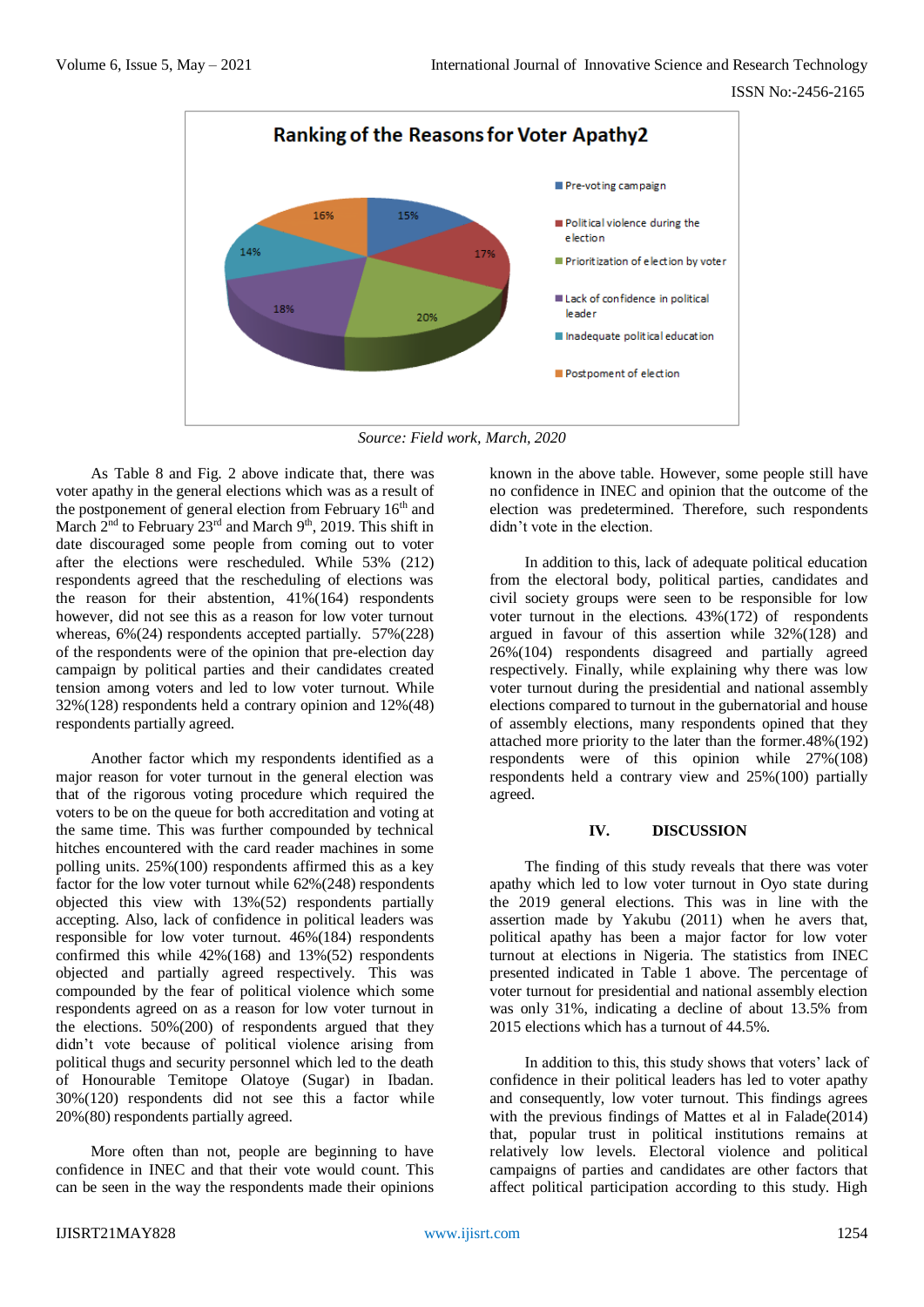level of violence is a major characteristic of elections in Nigeria. This is why Agu, et al cited in Amdi (2014) asserted that low voter turnout and voter apathy in Nigeria election is because of the intra and inter party violence associated with the electoral process that has created an atmosphere of fear in the electorate.

More often than not, it was also discovered that although, electorates are now having confidence in INEC but the voting procedure lay down by the electoral body and lack of adequate political education are discouraging voters from participating in elections in Oyo state. Finally, the study also reveals that electorates use to prioritize election which makes discrepancy in voter turnout in elections possible. More voters turned out during the gubernatorial election in 2019 than presidential election because of the priority attached to the former.

#### **V. CONCLUSION AND RECOMMENDATION**

This study reveals the existence of voter apathy in Oyo state which led to a steady decline in the voter turnout at elections in every election year. This work shows that the voter apathy and low turnout are due to lack of confidence in political leaders, campaign of calumny from political stakeholders, technical hitches in card reader usage, political violence, and inadequate political education. Therefore, we make following recommendations;

- (i) The Independent National Electoral Commission (INEC) should sustain its neutrality, cleanse itself from saboteurs in future election in order to earn absolute trust of Nigerian voters.
- (ii) The electoral body should sustain the voting plan (accreditation and voting simultaneously) and ensure all card readers are in good condition on the eve of election in order to encourage voters to shun apathy
- (iii) The national assembly should make law (to be enforced by security agencies) which will attract greater punishment for violence mongers before, during and after election.
- (iv)Adequate political education by political parties, candidates, INEC, government, religious group, mass media and civil society organizations should be given to the electorates on the importance of their participation in political activities in the state.
- (v) Government must ensure good governance in order to build confidence in the minds of their subjects about their government.
- (vi) The national assembly should amend 2011 Electoral Act to create room for the adoption of electoral voting. By so doing, all elections (both state and federal elections) would be organized by INEC at once and this will discourage prioritization of one election over the other.
- (vii) Finally, parties and candidates should shun campaign of hatred in order not to create tension among electorates who ordinarily wishes to vote on the election day.

#### **REFERENCES**

- [1]. Abdurashid, S. (2016). *Voter turnout trends around the world*, Sweden: International Institute for Democracy and Electoral Assistance.
- [2]. Agu, S.U, Okeke, V.O, &Idike, A.N. (2013). Causes of Voters Apathy and the Survival of Genuine Political Participation in Nigeria. *Mediterranean Journal of Social Sciences.* Italy, MCSER Publishing.
- [3]. Amdi, S (2014) *Democracy and Elections in Nigeria: A Study of Voter Turnout in the Fourth Republic*. Ahmadu Bello University; Degree Project.
- [4]. Araba, A.A and Odunayo, J.B (2015). Comparative Study of 2011 and 2015 Presidential Elections in Nigeria. *IOSR Journal of Humanities and Social Sciences.* Vol. 20 (12), pp 71-77.
- [5]. Cletus, F.N(2017). 2015 Nigerian Presidential Election: Which Factors Drive voter turnout the most? *Journal of Political Sciences & Public Affairs,* Vol. 5:3.  $pp - 1-3$ .
- [6]. Downs, A. (1957). *An economic Theory of Democracy*. New York, Harper Collins Publishers.
- [7]. Egobueze, A and Ojirika, C.U(2017). Ethnicity, Religion and Voter's Behaviour: The Experience of 2015 Presidential Election in Nigeria. *Global Journal of Human-Social Science: F Political Science.* Vol. 17(4), pp 25-28.
- [8]. Faeren, M.A(2015). *Voter Apathy and Voter Turnout in The 2015 General Elections: The Benue State Experience*. Retrieved from <http://www.inecnigeria.org/>
- [9]. Fagunwa, C.T (2015). *Voter Apathy and Nigeria's Electioneering Process: A Synopsis on the 2015 general elections*. P 2-4
- [10]. Falade, D. A (2014) Political Participation in Nigerian Democracy: A Study of Some Selected Local Governments in Ondo State, Nigeria. *Global journals* Accessed on Wednesday,  $12<sup>th</sup>$  of March, 2020.
- [11]. Independent National Electoral Commission(2019). *Independent national electoral commission 2019 general elections report.* Abuja: Independent National Electoral Commission.
- [12]. Kuenzi, M & G M S Lambright (2007). Voter Turnout in Africa's Multiparty Regimes. *Comparative Political Studies* 40(6).
- [13]. Lee De Cola (1980). A survey Analysis of Voting Behaviour in Ibadan, Nigeria. *The Nigeria Journal of Economic and Social Studies.*Vol 22, No 1.
- [14]. McLean, I and McMillan, A. (2009). *Oxford concise dictionary of politics,* New York: Oxford University Press.
- [15]. Mollah, A.H(2016). Free, fair and credible election and democratic governance in Bangladesh: How far the dream of success? *Review Public Administration Management* Vol. 4:193. doi:10.4172/2315- 7844.1000193